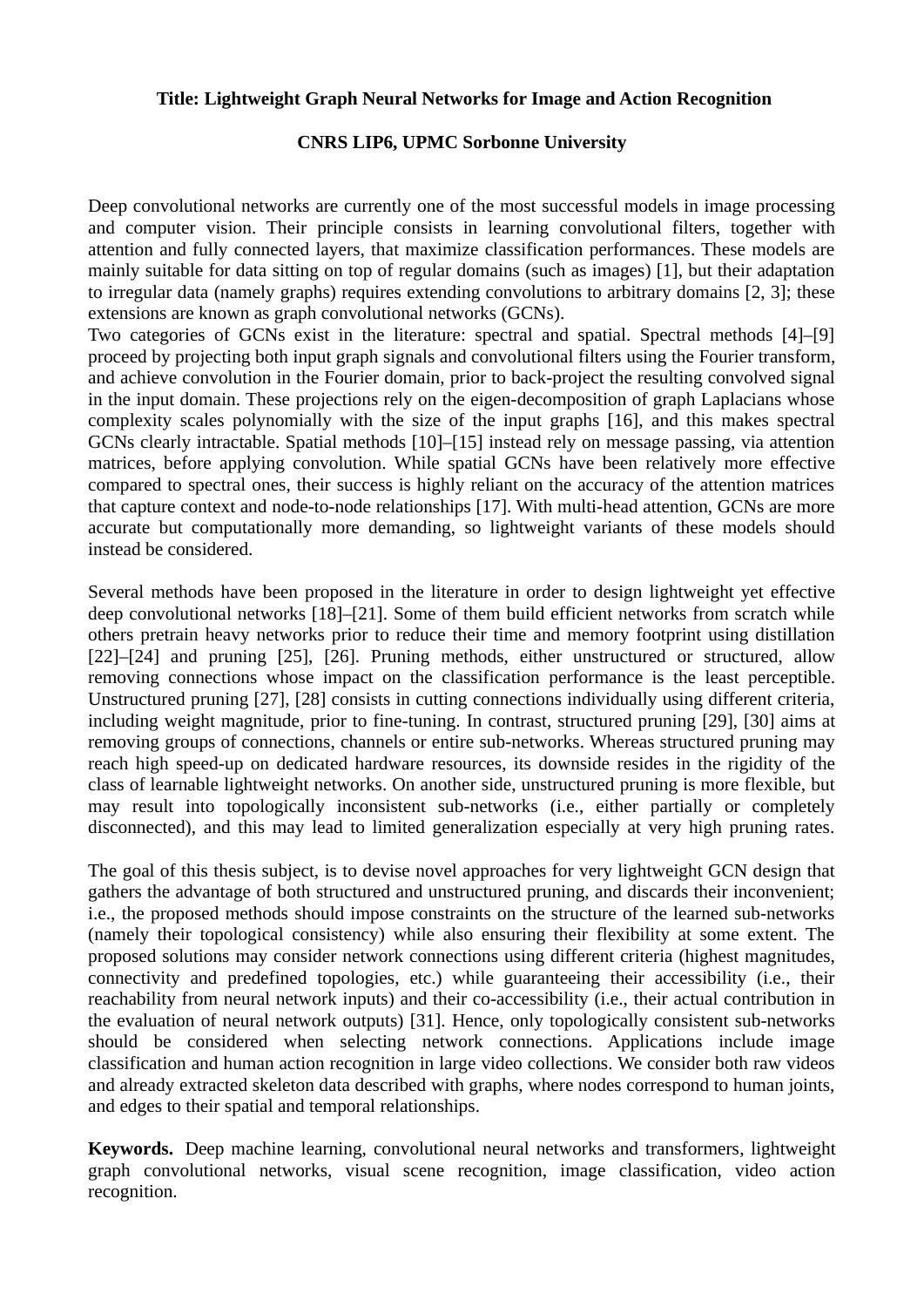**Thesis Director:** Hichem SAHBI, CNRS Researcher, HDR, LIP6 Lab, Sorbonne University **Contact:** [hichem.sahbi@lip6.fr](mailto:hichem.sahbi@lip6.fr)

**PhD Student Background.** We are seeking a highly motivated PhD candidate, with a preferred background in applied mathematics or computer science with more emphasis on statistics, machine learning and/or image processing, computer vision, and familiar with existing machine learning tools and programming platforms.

## **Related bibliography**

[1] A. Krizhevsky, I. Sutskever, and G. E. Hinton, "Imagenet classification with deep convolutional neural networks," in NIPS, vol. 60, pages 1097–1105, 2012.

[2] J. Bruna, W. Zaremba, A. Szlam, Y. LeCun. Spectral networks and locally connected networks on graphs. arXiv preprint arXiv:1312.6203 (2013)

[3] M. Henaff, J. Bruna, Y. LeCun. Deep convolutional networks on graph structured data. arXiv preprint arXiv:1506.05163 (2015)

[4] TN. Kipf, M. Welling. Semi-supervised classification with graph convolutional networks. In ICLR, 2017 [5] R. Levie, F. Monti, X. Bresson, M.M. Bronstein. Cayleynets: Graph convolutional neural networks with complex rational spectral filters. IEEE Transactions on Signal Processing 67(1), 97–109 (2018)

[6] R. Li, S. Wang, F. Zhu, J. Huang. Adaptive graph convolutional neural networks. In AAAI, 2018. [7] M. Defferrard, X. Bresson, P. Vandergheynst. Convolutional Neural Networks on graphs with Fast Localized Spectral Filtering. In NIPS, 2016

[8] A. Mazari and H. Sahbi. "MLGCN: Multi-Laplacian graph convolutional networks for human action recognition." The British Machine Vision Conference (BMVC). 2019.

[9] H. Sahbi. "Learning laplacians in chebyshev graph convolutional networks." Proceedings of the IEEE/CVF International Conference on Computer Vision. 2021.

[10] M. Gori, G. Monfardini, F. Scarselli. A new model for learning in graph domains. In IEEE IJCNN, vol. 2, pp. 729–734, 2005.

[11] H. Sahbi. "Kernel-based Graph Convolutional Networks." 2020 25th International Conference on Pattern Recognition (ICPR). IEEE, 2021.

[12] A. Micheli. Neural network for graphs: A contextual constructive approach. IEEE TNN 20(3), 498-511 (2009) [13] Z. Wu, S. Pan, F. Chen, G. Long, C. Zhang, P.S. Yu. A comprehensive survey on graph neural networks. ArXiv:1901.00596 (2019).

[14] H. Sahbi, "Lightweight Connectivity In Graph Convolutional Networks For Skeleton-Based Recognition." 2021 IEEE International Conference on Image Processing (ICIP). IEEE, 2021.

[15] W. Hamilton, Z. Ying, J. Leskovec. Inductive representation learning on large graphs. In NIPS. pp. 1024–1034 (2017) [16] Chung, Fan RK, and Fan Chung Graham. Spectral graph theory. No. 92. American Mathematical Soc., 1997.

[17] Knyazev, Boris, Graham W. Taylor, and Mohamed Amer. "Understanding attention and generalization in graph neural networks." Advances in neural information processing systems 32 (2019).

[18] Gao Huang, Shichen Liu, Laurens van der Maaten, and Kilian Q. Weinberger, "Condensenet: An efficient densenet using learned group convolutions," in CVPR, 2018.

[19] M. Sandler, A. G. Howard, M. Zhu, A. Zhmoginov, and L.-C. Chen, "Mobilenetv2: Inverted residuals and linear bottlenecks," in CVPR, 2018.

[20] A. G. Howard, M. Zhu, B. Chen, D. Kalenichenko, W. Wang, T. Weyand, M. Andreetto, and H. Adam, "Mobilenets: Efficient convolutional neural networks for mobile vision applications," CoRR, vol. Abs/1704.04861, 2017.

[21] M. Tan and Q. V. Le, "Efficientnet: Rethinking model scaling for convolutional neural networks," in ICML. 2019, vol. 97, PMLR.

[22] G. E. Hinton, O. Vinyals, and J. Dean, "Distilling the knowledge in a neural network," CoRR, vol. Abs/1503.02531, 2015.

[23] A. Romero, N. Ballas, S. Ebrahimi Kahou, A. Chassang, C. Gatta, and Y. Bengio, "Fitnets: Hints for thin deep nets," in ICLR, 2015.

[24] S.-I. Mirzadeh, M. Farajtabar, A. Li, N. Levine, A. Matsukawa, and H. Ghasemzadeh, "Improved knowledge distillation via teacher assistant," in AAAI, 2020.

[25] Y. LeCun, J. S. Denker, and S. A. Solla, "Optimal brain damage," in NIPS, 1989

[26] B. Hassibi and D. G. Stork, "Second order derivatives for network pruning: Optimal brain surgeon," in NIPS, 1992.

[27] S. Han, J. Pool, J. Tran, and W. J. Dally, "Learning both weights and connections for efficient neural network," in NIPS, 2015.

[28] S. Han, H. Mao, and W. J. Dally, "Deep compression: Compressing deep neural network with pruning, trained quantization and huffman coding," in ICLR, 2016.